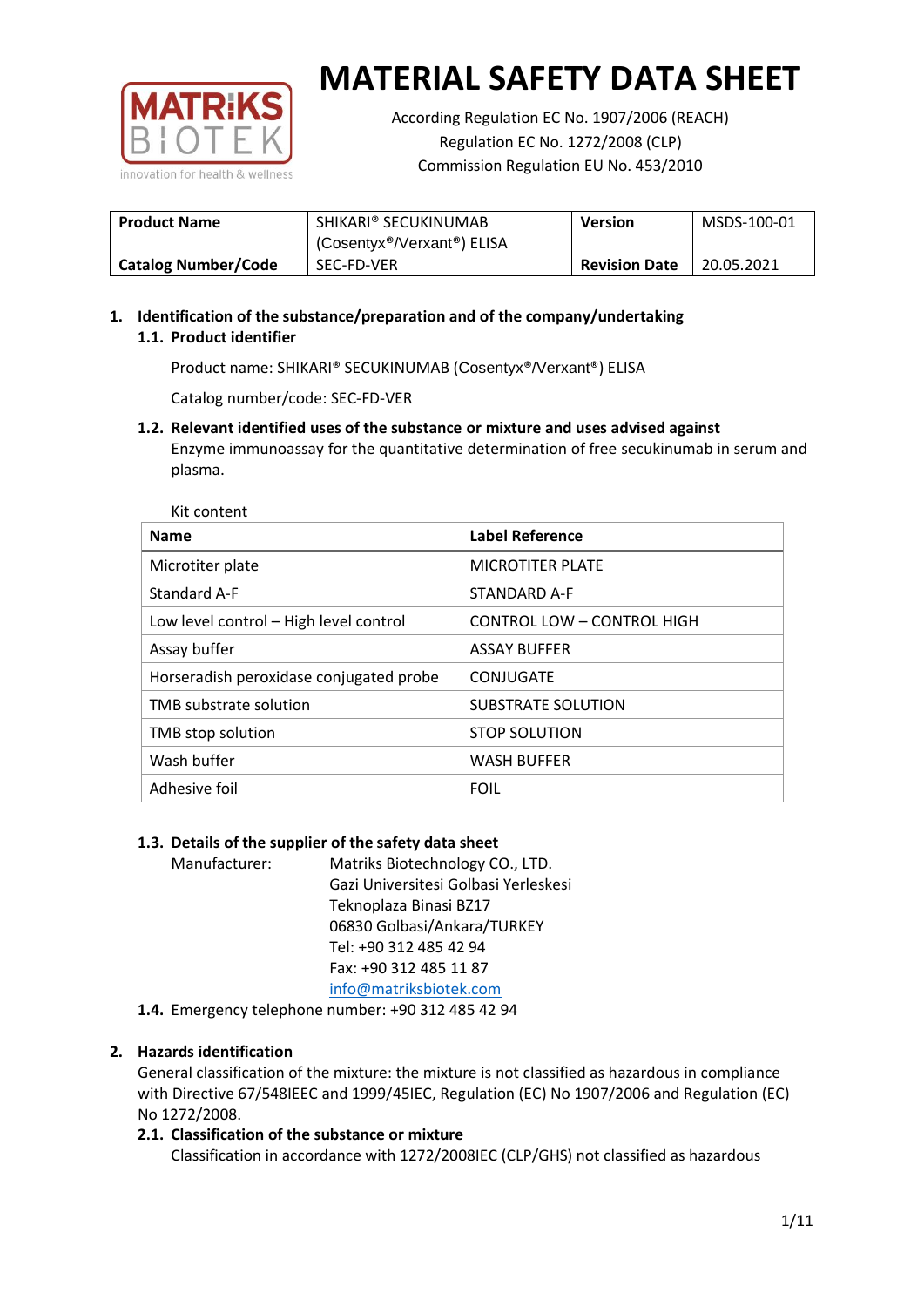

According Regulation EC No. 1907/2006 (REACH) Regulation EC No. 1272/2008 (CLP) Commission Regulation EU No. 453/2010

| <b>Product Name</b>        | SHIKARI® SECUKINUMAB<br>(Cosentyx®/Verxant®) ELISA | <b>Version</b>       | MSDS-100-01 |
|----------------------------|----------------------------------------------------|----------------------|-------------|
| <b>Catalog Number/Code</b> | SEC-FD-VER                                         | <b>Revision Date</b> | 20.05.2021  |

Classification in accordance with 67/548IEEC and 1999/45IEC (DPD) not classified as hazardous

## **2.2. Label elements**

This product is not under labelling according to Regulation (EC) n. 1272/2008

### **2.3. Other hazards**

Results of PBT and vPvB assessment: The substances in the mixture do not meet the PBT/vPvB criteria according to REACH (content <0,1% w/w), annex XIII; the substances in the mixture are not included in the Candidate List of SVHC.

**Note:** This product is intended for laboratory use by professional uses only. Use appropriate personal protective equipment while working with the reagents provided.

### **3. Composition/information on ingredients**

#### **3.1. Substances**

| <b>Stop Solution</b>               |                                                                                                                           |
|------------------------------------|---------------------------------------------------------------------------------------------------------------------------|
| Ingredient                         | Hydrochloric Acid (HCL) Index No. 017-002-01-X                                                                            |
| CAS No (EC No)                     | 7647-01-0(231-595-7)                                                                                                      |
| Containing Conc. (%)               | <5,0* (Dilution is not classified as hazardous<br>according to the European Regulation<br>67/548/EEC and 1272/2008/EC)    |
| form)                              | Classification according to regulation (EC) No 1272/2008 (CLP) (related to the concentrated                               |
| Hazard Class and Category Codes(s) | Skin Corr. 1B STOT SE 3                                                                                                   |
| Hazard Statement Code(s)           | H314, H335                                                                                                                |
| Pictogram, Signal Word Code(s)     | GHS05, GHS07, Dgr                                                                                                         |
| Specific Conc. Limits, M-factors   | Skin Corr. 1B; H314: C≥25%<br>Skin Irrit. 2; H315: 10%≤C<25 %<br>Eye Irrit. 2, H319: 10%≤C<25 %<br>STOT SE 3; H355: C≥10% |
| Directive 67/548/EEC               | C; R34-37: C≥25%<br>Xi; R36/37/38: 10%≤C<25%                                                                              |

#### **3.2. Mixtures**

| <b>Standards, Controls, Assay Buffer</b> |                                     |
|------------------------------------------|-------------------------------------|
| Ingredient                               | Sodium Azide Index no. 011-004-00-7 |
| CAS No (EC No)                           | 26628-22-8 (247-852-1)              |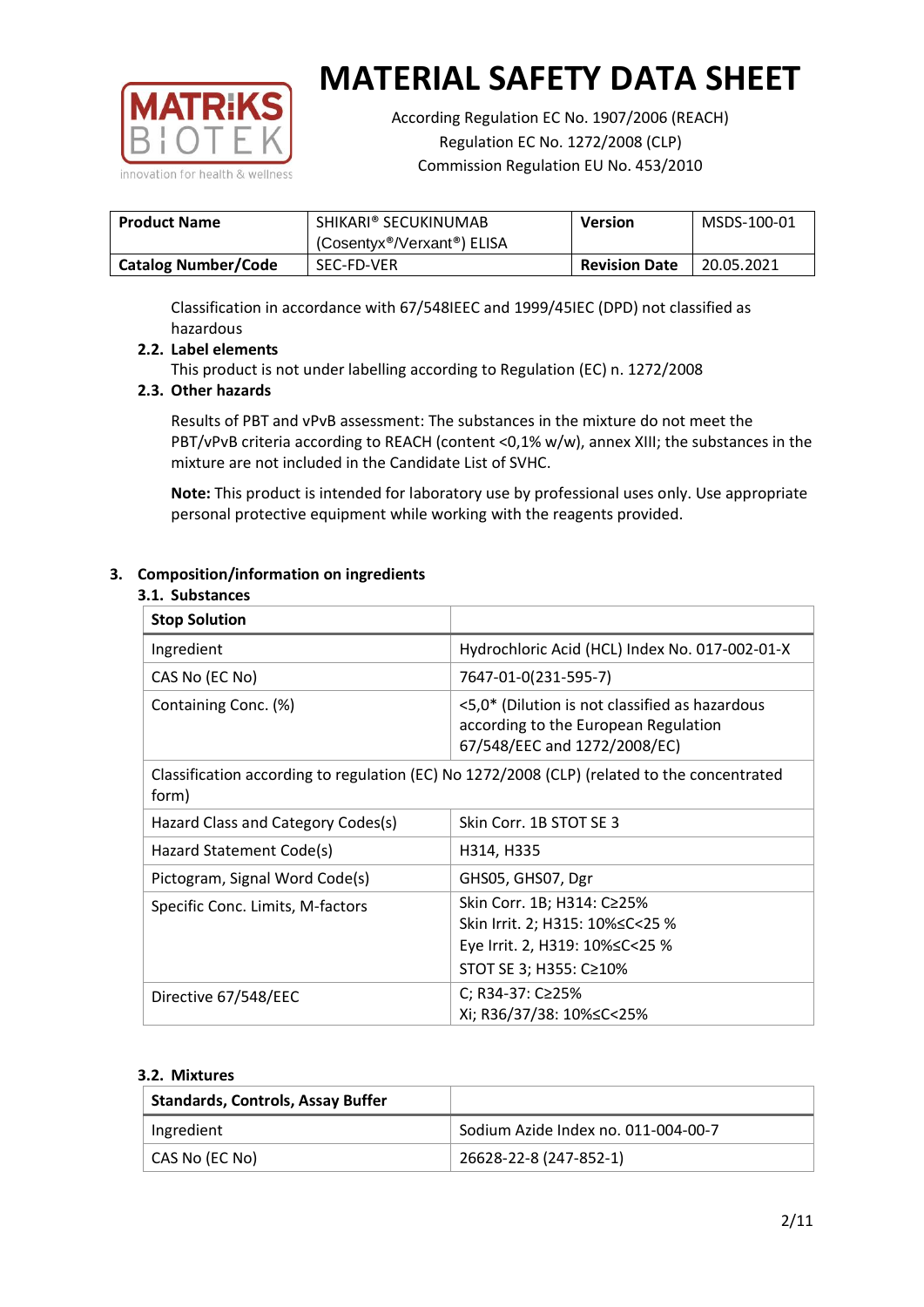

According Regulation EC No. 1907/2006 (REACH) Regulation EC No. 1272/2008 (CLP) Commission Regulation EU No. 453/2010

| <b>Product Name</b>        | SHIKARI® SECUKINUMAB<br>(Cosentyx®/Verxant®) ELISA | Version              | MSDS-100-01 |
|----------------------------|----------------------------------------------------|----------------------|-------------|
| <b>Catalog Number/Code</b> | SEC-FD-VER                                         | <b>Revision Date</b> | 20.05.2021  |

| Containing Conc. (%)                                                                                 | <0,001 % (Dilution is not classified as hazardous<br>according to the European Regulation<br>67/548/EEC and 1272/2008/EC) |
|------------------------------------------------------------------------------------------------------|---------------------------------------------------------------------------------------------------------------------------|
| Classification according to regulation (EC) No 1272/2008 (CLP) (related to the concentrated<br>form) |                                                                                                                           |
| Hazard Class and Category Codes(s)                                                                   | Acute Tox. 2 (oral)                                                                                                       |
|                                                                                                      | Acute Tox. 1 (dermal)                                                                                                     |
|                                                                                                      | STOT RE 2                                                                                                                 |
|                                                                                                      | Acute Aquatic 1                                                                                                           |
|                                                                                                      | Aquatic Chronic 1                                                                                                         |
| Hazard Statement Code(s)                                                                             | H300, H310, H373, H400, H410                                                                                              |
| Pictogram, Signal Word Code(s)                                                                       | GHS06, GHS08, GHS09                                                                                                       |
| Specific Conc. Limits, M-factors                                                                     | M-Factor-Aquatic Acute:1                                                                                                  |
| Directive 67/548/EEC                                                                                 | R23/24/25-36/37/38-50/53                                                                                                  |

| Conjugate                                                                                                                                         |                                                                                                                                                  |
|---------------------------------------------------------------------------------------------------------------------------------------------------|--------------------------------------------------------------------------------------------------------------------------------------------------|
| Ingredient                                                                                                                                        | Proclin 150 Index no. 613-167-00-5                                                                                                               |
|                                                                                                                                                   | Proclin 150 is a mixture of substances of the<br>components, 5-Chloro-2-methyl-4-isothiazolin-3-<br>one and 2-Methyl-2H -isothiazol-3-one (3:1). |
| CAS No (EC No)                                                                                                                                    | 55965-84-9                                                                                                                                       |
| Containing Conc. (%)<br><0,0015% (Dilution is not classified as hazardous<br>according to the European Regulation<br>67/548/EEC and 1272/2008/EC) |                                                                                                                                                  |
| form)                                                                                                                                             | Classification according to regulation (EC) No 1272/2008 (CLP) (related to the concentrated                                                      |
| Hazard Class and Category Codes(s)                                                                                                                | Acute Tox. 3                                                                                                                                     |
|                                                                                                                                                   | Skin Corr. 1B                                                                                                                                    |
|                                                                                                                                                   | Skin Sens. 1                                                                                                                                     |
|                                                                                                                                                   | Acute Aquatic 1                                                                                                                                  |
|                                                                                                                                                   | Aquatic Chronic 1                                                                                                                                |
| Hazard Statement Code(s)                                                                                                                          | H301, H311, H314, H317, H331, H400, H410                                                                                                         |
| Pictogram, Signal Word Code(s)                                                                                                                    | GHS05, GHS07, GHS09                                                                                                                              |
| Specific Conc. Limits, M-factors                                                                                                                  | ≥0,6%: Skin Corr. 1B, H314                                                                                                                       |
|                                                                                                                                                   | 0,06 - < 0,6%: Skin Irrit. 2, H315                                                                                                               |
|                                                                                                                                                   | 0,06 - < 0,6 %: Eye Irrit. 2, H319                                                                                                               |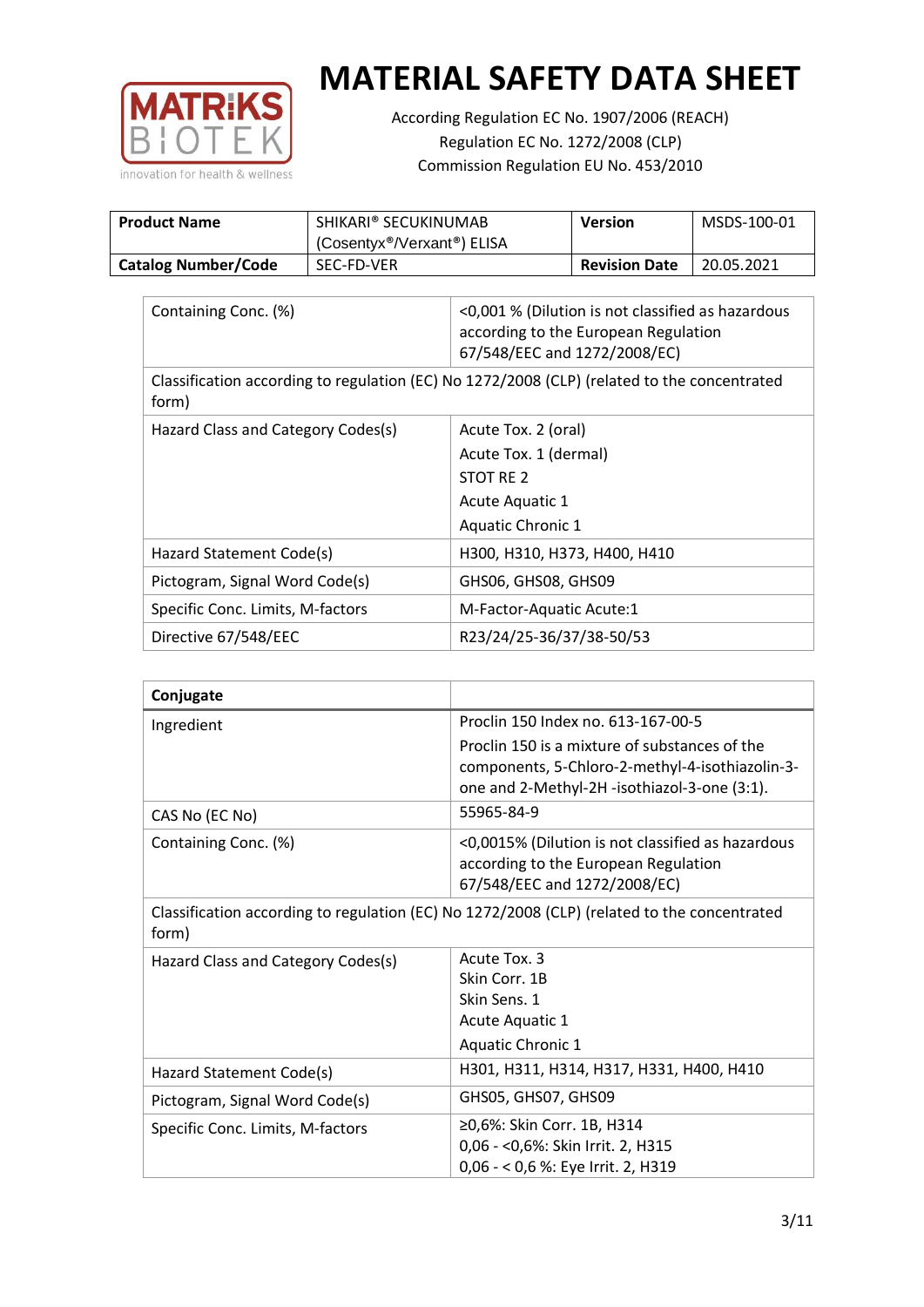

According Regulation EC No. 1907/2006 (REACH) Regulation EC No. 1272/2008 (CLP) Commission Regulation EU No. 453/2010

| <b>Product Name</b>        | SHIKARI® SECUKINUMAB<br>(Cosentyx®/Verxant®) ELISA | <b>Version</b>       | MSDS-100-01 |
|----------------------------|----------------------------------------------------|----------------------|-------------|
| <b>Catalog Number/Code</b> | SEC-FD-VER                                         | <b>Revision Date</b> | 20.05.2021  |

|                      | ≥0,0015 %: Skin Sens. 1, H317                |
|----------------------|----------------------------------------------|
|                      | M-Factor - Aquatic Acute: 10                 |
| Directive 67/548/EEC | T; N R:23/24/25-34-35-50/53                  |
|                      | $\frac{1}{2}$ S: (2-)26-28-36/37/39-45-60-61 |

### **4. First-aid measures**

## **4.1. Description of first aid measures**

General advice: No special measures required. Consult physician in case of complaints. If inhaled: Supply fresh air.

In case of skin contact: Immediately flush skin with plenty of water. Cold water may be used. Remove contaminated clothing and shoes.

In case of eye contact: Check for and remove any contact lenses. Immediately flush eyes with plenty of water for at least 15 minutes. Cold water may be used. If swallowed: Rinse mouth with plenty of water

### **4.2. Most important symptoms and effects, both accurate and delayed**

There are no hazards under normal use conditions. Direct contact with eyes may cause slight and temporary irritation. Swallowing of larger amounts may lead to stomachache, vomiting or diarrhea.

## **4.3. Indication of any immediate medical attention and special treatment needed** No specific therapy known. Use supportive and symptomatic treatment.

## **5. Fire-fighting measures**

## **5.1. Extinguishing media**

Suitable extinguishing media: Water spray, alcohol resistant foam, dry-powder, carbon dioxide

Unsuitable extinguishing media: Direct water stream

- **5.2. Special hazards arising from the substance mixture** To the best of our knowledge, no special hazards can be defined
- **5.3. Advice for fire-fighters** No data available.

## **6. Accidental release measures**

- **6.1. Personal precautions, protective equipment and emergency procedures** Wear appropriate protective gloves and clothes.
- **6.2. Environmental precautions**

Dilute with plenty of water. Do not allow to enter sewers/surface or ground water.

## **6.3. Methods and materials for containment and cleaning up** Absorb with liquid-binding material (sand, diatomite, acid binders, universal binders,

- sawdust).
- **6.4. Reference to other sections**

For personal protection see section 8.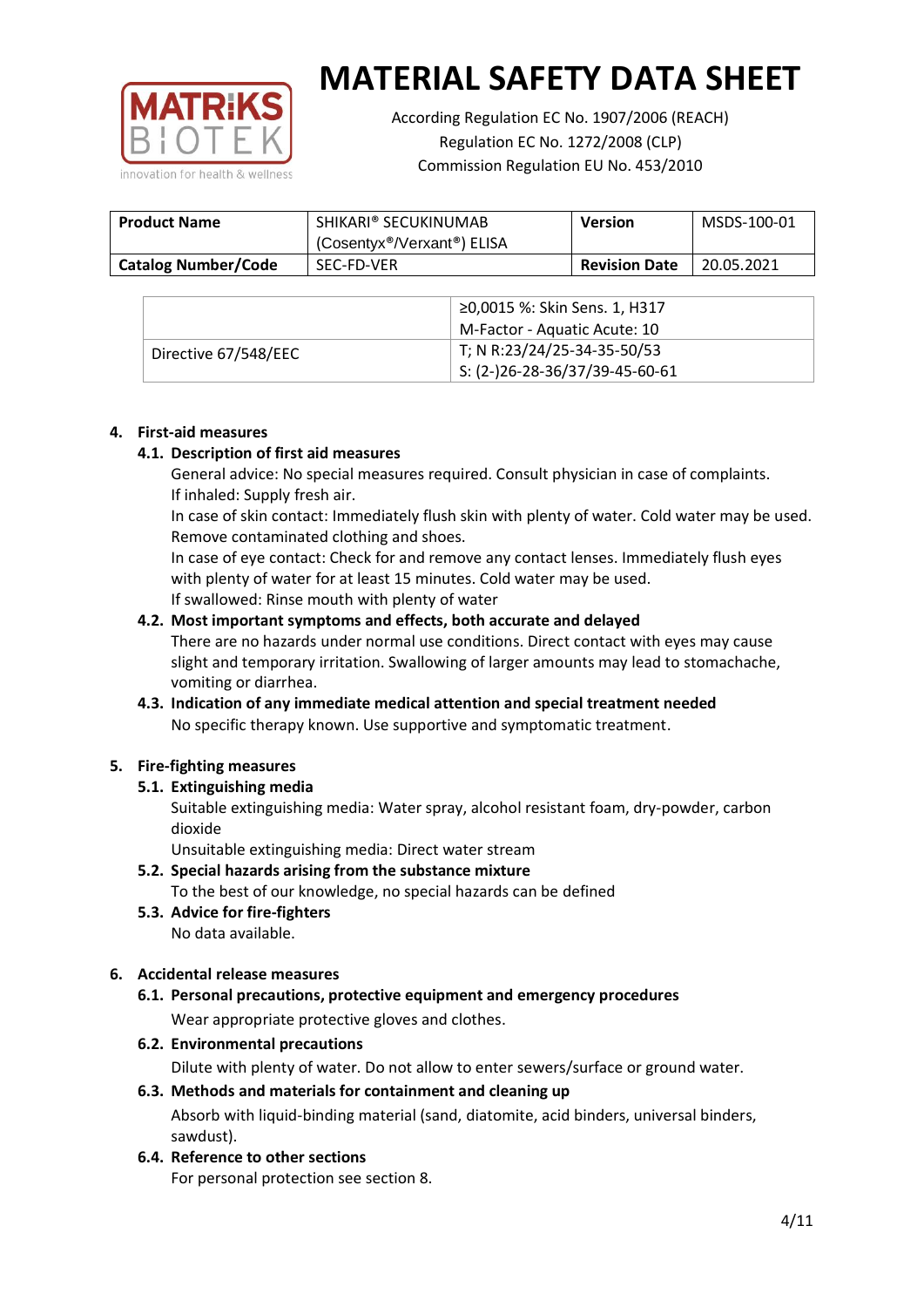

According Regulation EC No. 1907/2006 (REACH) Regulation EC No. 1272/2008 (CLP) Commission Regulation EU No. 453/2010

| <b>Product Name</b>        | SHIKARI® SECUKINUMAB<br><b>Version</b>               |                      | MSDS-100-01 |
|----------------------------|------------------------------------------------------|----------------------|-------------|
|                            | (Cosentyx <sup>®</sup> /Verxant <sup>®</sup> ) ELISA |                      |             |
| <b>Catalog Number/Code</b> | SEC-FD-VER                                           | <b>Revision Date</b> | 20.05.2021  |

For disposal see section 13.

### **7. Handling and storage**

## **7.1. Precautions for safe handling**

Use all reagents in accordance with the relevant package insert provided with the product. Do not smoke, eat, drink or apply cosmetics in areas where kit reagents are handled. Wear disposable latex gloves when handling reagents.

Never pipet by mouth and avoid contact of reagents and specimens with skin and mucous membranes.

Handling should be done in accordance with the procedures defined by an appropriate national biohazard safety guideline or regulation.

Use all reagents in accordance with the relevant package insert provided with the product.

## **7.2. Conditions for safe storage, including any incompatibilities**

Store in tightly closed original packages or appropriately labeled alternate vessels. Store in dry, bunded areas. Keep away from direct sunlight and heat sources. Recommended storage temperature: 10-30°C (shipment), 2-8°C (long term storage). Protect from freezing. Keep away from food and drinks. Keep away from acids and heavy metals. Keep out of the reach of children.

#### **7.3. Specific end uses**

For EU diagnostic product. For the rest of the world "Research use only".

## **8. Exposure controls/personel protection**

#### **8.1. Control parameters**

Indicative occupational exposure limit ES (2000/39IEC, Directive 2006/15IEC and Directive 2009/161IEC):

| <b>CAS</b> | <b>Substance</b> | Indicative occupational exposure limit |                       |
|------------|------------------|----------------------------------------|-----------------------|
|            | name             |                                        |                       |
| 26628-22-8 | Sodium Azide     | OEL mean (time-weighted 8 h):          | 0,1 mg/m <sup>3</sup> |
|            |                  | OEL short term (LS min):               | 0,3                   |
|            |                  | Notation: Skin                         |                       |

National work-place occupational exposure limits (only selected lands are displayed):

| <b>CAS</b> | Substance    | <b>Occupational exposure limits</b> |                         |
|------------|--------------|-------------------------------------|-------------------------|
|            | name         |                                     |                         |
| 26628-22-8 | Sodium Azide | Turkey                              |                         |
|            |              | PEL:                                | $0,1 \,\mathrm{mg/m^3}$ |
|            |              | NPEL-P:                             | 0,3 mg/m <sup>3</sup>   |
|            |              | D - absorb through skin             |                         |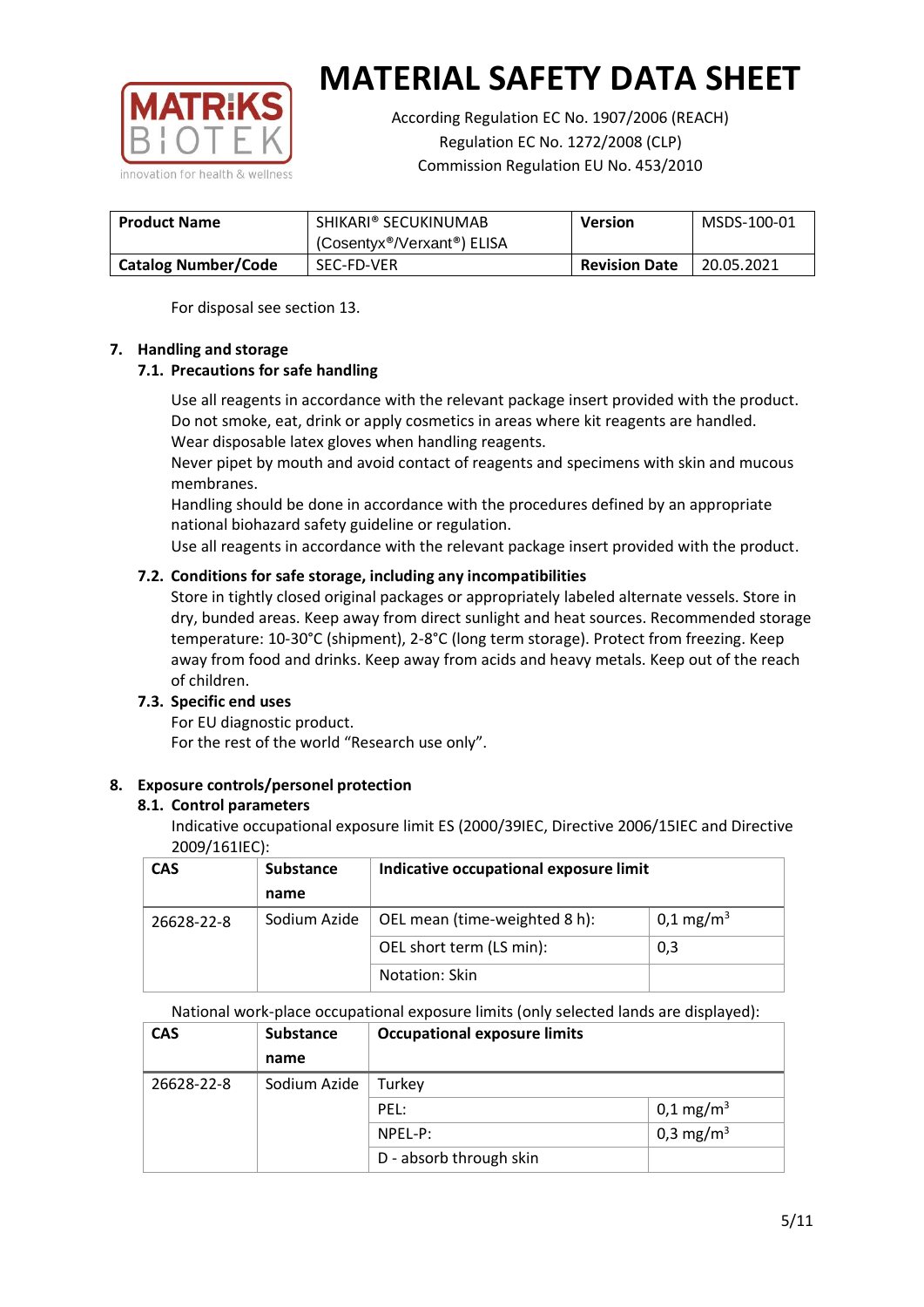

According Regulation EC No. 1907/2006 (REACH) Regulation EC No. 1272/2008 (CLP) Commission Regulation EU No. 453/2010

| <b>Product Name</b>        | SHIKARI® SECUKINUMAB                                 | Version              | MSDS-100-01 |
|----------------------------|------------------------------------------------------|----------------------|-------------|
|                            | (Cosentyx <sup>®</sup> /Verxant <sup>®</sup> ) ELISA |                      |             |
| <b>Catalog Number/Code</b> | SEC-FD-VER                                           | <b>Revision Date</b> | 20.05.2021  |

|  | I - irritating to mucosa (eye, airways) |                         |
|--|-----------------------------------------|-------------------------|
|  | and skin                                |                         |
|  | Government Regulation no.               |                         |
|  | 361/2007 Coll.                          |                         |
|  | Slovakia                                |                         |
|  | NPEL mean:                              | $0,1 \,\mathrm{mg/m^3}$ |
|  | NPEL short-term:                        | 0,3 mg/m <sup>3</sup>   |
|  | Note K: absorbed through skin           |                         |
|  | Regulation 300/2007 Coll. (SK),         |                         |
|  | Appendix 1                              |                         |
|  | Germany                                 |                         |
|  | AGW - time weighted mean:               | 0,2 mg/m <sup>3</sup>   |
|  | Short-term factor:                      | 2(1)                    |
|  | 1RGS-900                                |                         |
|  | United Kingdom                          |                         |
|  | TWA:                                    | $0,1 \,\mathrm{mg/m^3}$ |
|  | STEL:                                   | 0,3 mg/m <sup>3</sup>   |
|  | France                                  |                         |
|  | TWA:                                    | $0,1 \text{ mg/m}^3$    |
|  | STEL:                                   | 0,3 mg/m <sup>3</sup>   |

### Other recommended values: not set

| CAS | Substance name $\vert$ OEL - equivalents |   |
|-----|------------------------------------------|---|
|     | $\overline{\phantom{0}}$                 | - |
|     |                                          |   |

Indicative biological limits (Turkey, *432/2003* Coll.): not set

| Substance                | <b>Evaluated as</b>      | Limit values |
|--------------------------|--------------------------|--------------|
| $\overline{\phantom{0}}$ | $\overline{\phantom{0}}$ | -            |

DNEL: not available for the mixture. PNEC: not available for the mixture.

## **8.2. Exposure controls**

General hygiene directives should be considered.

Keep away from food stuffs and beverages. Wash hands before breaks and at the end of the working day

#### **Personal protective equipment:**

| <b>Respiratory protection:</b> | Not required                                                      |
|--------------------------------|-------------------------------------------------------------------|
| Skin protection                | Protective gloves of nitrile or nature latex, satisfying the norm |
|                                | <b>DIN EN 455</b>                                                 |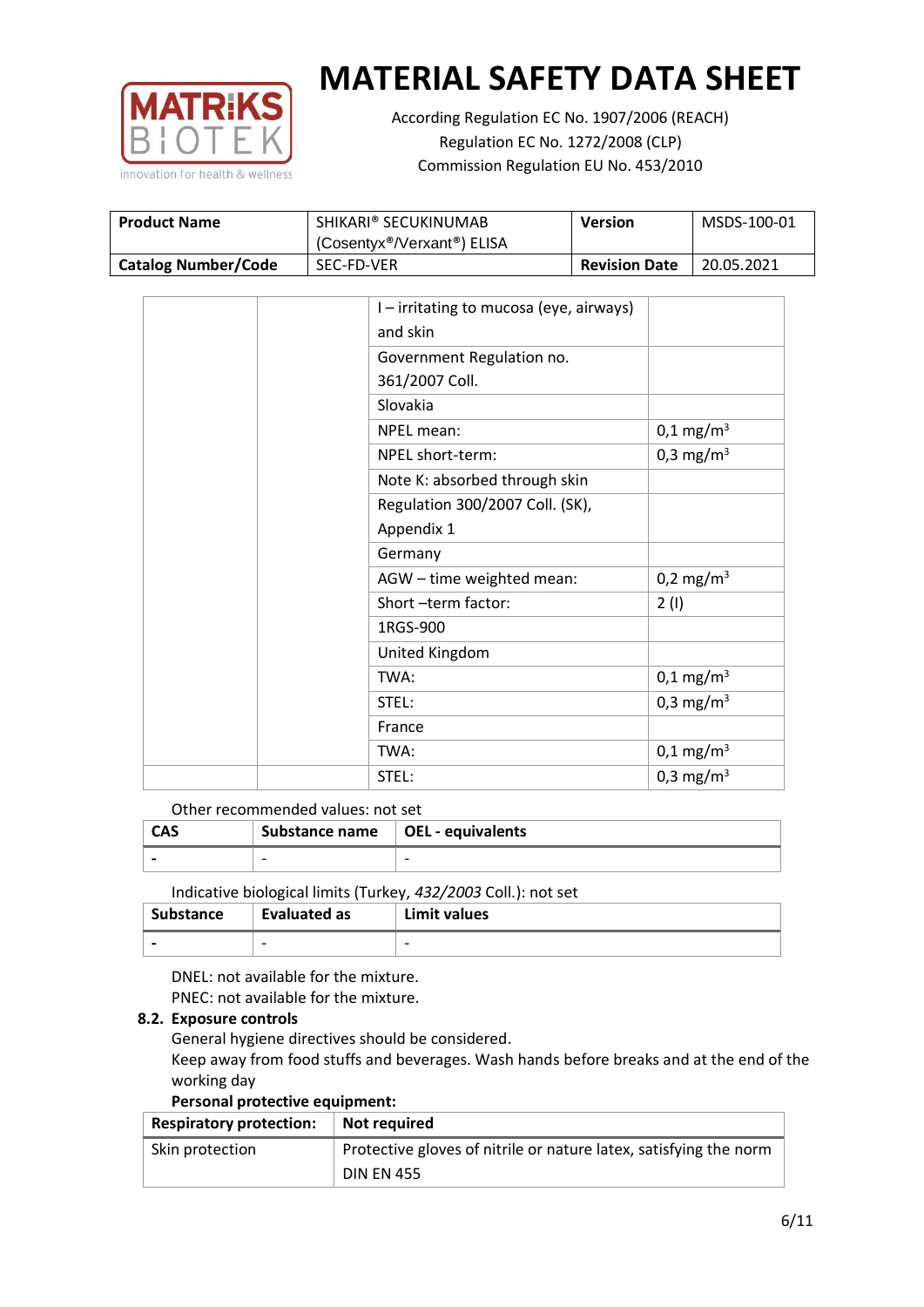

According Regulation EC No. 1907/2006 (REACH) Regulation EC No. 1272/2008 (CLP) Commission Regulation EU No. 453/2010

| <b>Product Name</b>        | SHIKARI® SECUKINUMAB<br>(Cosentyx®/Verxant®) ELISA | Version              | MSDS-100-01 |
|----------------------------|----------------------------------------------------|----------------------|-------------|
| <b>Catalog Number/Code</b> | SEC-FD-VER                                         | <b>Revision Date</b> | 20.05.2021  |

| Eye/Face protection | Safety glasses with side shields confirming to EN 166 (EN),<br>NIOSH (US) |
|---------------------|---------------------------------------------------------------------------|
| Body protection     | Impenetrable protective clothing                                          |

## **9. Physical and chemical properties**

## **9.1. Information on basic physical and chemical properties**

| <b>COMPONENT</b>       | <b>APPEARANCE</b> | <b>ODOR</b> | рH             |
|------------------------|-------------------|-------------|----------------|
| Microtiter plate       | Solid, white      | Odorless    | Not applicable |
| Standards and controls | Liquid, colorless | Odorless    | $7,4 \pm 0,05$ |
| Conjugate              | Liquid, red       | Odorless    | $7,4 \pm 0,05$ |
| Assay buffer           | Liquid, blue      | Odorless    | $7,4 \pm 0,05$ |
| Substrate solution     | Liquid, colorless | Odorless    | $3,6 - 3,8$    |
| Stop solution          | Liquid, colorless | Odorless    | ${<}1$         |
| Wash buffer            | Liquid, colorless | Odorless    | $7,4 \pm 0,05$ |

| <b>For All Components</b>                    |                                              |  |  |
|----------------------------------------------|----------------------------------------------|--|--|
| Odor threshold                               | No data available                            |  |  |
| Melting point/freezing point                 | No data available                            |  |  |
| Initial boiling point and range              | No data available                            |  |  |
| Flash point                                  | No data available                            |  |  |
| Evaporation rate                             | No data available                            |  |  |
| Flammability (solid, gas)                    | No data available                            |  |  |
| Upper/lower flammability or explosive limits | No data available                            |  |  |
| Vapour pressure                              | No data available                            |  |  |
| Vapour density                               | No data available                            |  |  |
| Relative density                             | No data available                            |  |  |
| Solubility(ies)<br>Fully miscible            |                                              |  |  |
| Partition coefficient: n-octanol water       | No data available                            |  |  |
| Auto-ignition temperature                    | Product is not self-igniting                 |  |  |
| Decomposition temperature                    | No data available                            |  |  |
| Viscosity                                    | No data available                            |  |  |
| <b>Explosive properties</b>                  | Product does not present an explosion hazard |  |  |
| Oxidizing properties                         | No data available                            |  |  |

## **9.2. Other information**

No other information available.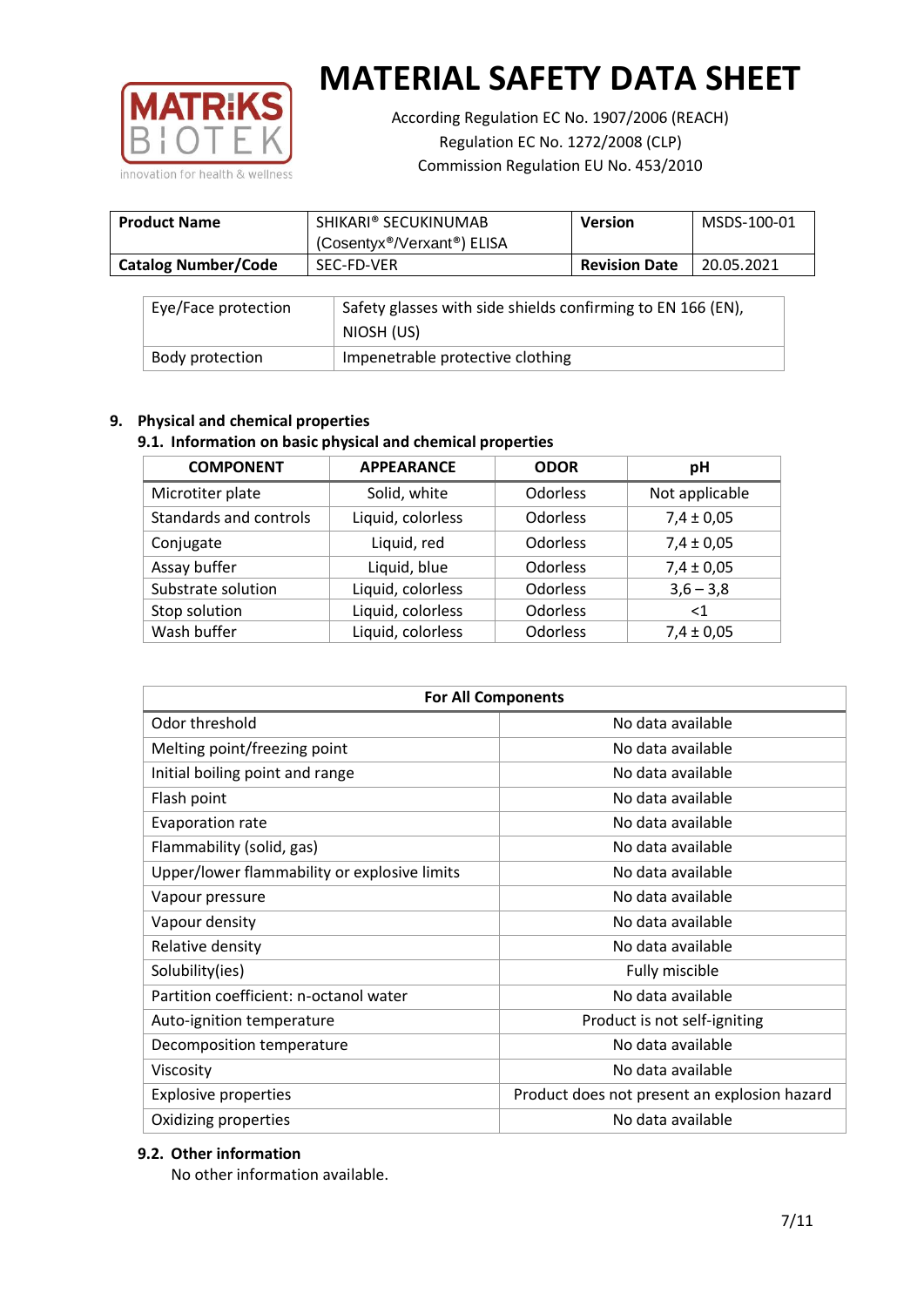

According Regulation EC No. 1907/2006 (REACH) Regulation EC No. 1272/2008 (CLP) Commission Regulation EU No. 453/2010

| <b>Product Name</b>        | SHIKARI® SECUKINUMAB<br>(Cosentyx®/Verxant®) ELISA | Version              | MSDS-100-01 |
|----------------------------|----------------------------------------------------|----------------------|-------------|
| <b>Catalog Number/Code</b> | SEC-FD-VER                                         | <b>Revision Date</b> | 20.05.2021  |

### **10. Stability and reactivity**

### **10.1. Reactivity**

Not reactive under normal conditions of storage and manipulation. Sodium azide has been reported to form lead or copper azide in laboratory plumbing (heavy metals) which may explode on percussion. Treatment of sodium azide with strong acids gives hydrazoic acid, which is also extremely toxic.

### **10.2. Chemical stability**

Mixture is chemically stable under normal conditions of storage and manipulation. Overheating may cause thermal decomposition.

### **10.3. Possibility of hazardous reactions**

Sodium azide has been reported to form lead or copper azide in laboratory plumbing (heavy metals) which may explode on percussion.

#### **10.4. Conditions to avoid**

Stable under normal conditions. Keep away from direct sunlight and heat sources. Do not mix with strong acids and heavy metals.

#### **10.5. Incompatible materials**

Strong acids, heavy metals, halogenated hydrocarbons.

## **10.6. Hazardous decomposition products**

Material does not decompose at ambient temperatures. Incomplete combustion and thermolysis may produce toxic, irritating and flammable decomposition products (such as carbon monoxide, carbon dioxide, sooth, aldehydes and other products of organic compounds decomposition, sulfur / nitrogen oxides).

#### **11. Toxicological information**

## **11.1. Information on toxicological effects**

#### **11.1.1. Acute toxicity**

Based on available data, the classification criteria are not met. Based on composition, the mixture has low acute toxicity and no adverse effects for human health are expected under applicable conditions of exposure sodium azide.

## **11.1.2. Skin corrosion/irritation**

Based on available data, the classification criteria are not met. Prolonged or repeated skin contact may cause mild irritation and dermatitis (skin inflammation). However, these effects do not required classification

## **11.1.3. Serious eye damage/irritation**

Based on available data, the classification criteria are not met. Direct contact with eyes may cause slight and temporary irritation. However, these effects do not required classification

## **11.1.4. Respiratory or skin sensitization**

Based on available data, the classification criteria are not met. Compounds have no sensitization effects.

#### **11.1.5. Germ cell mutagenicity**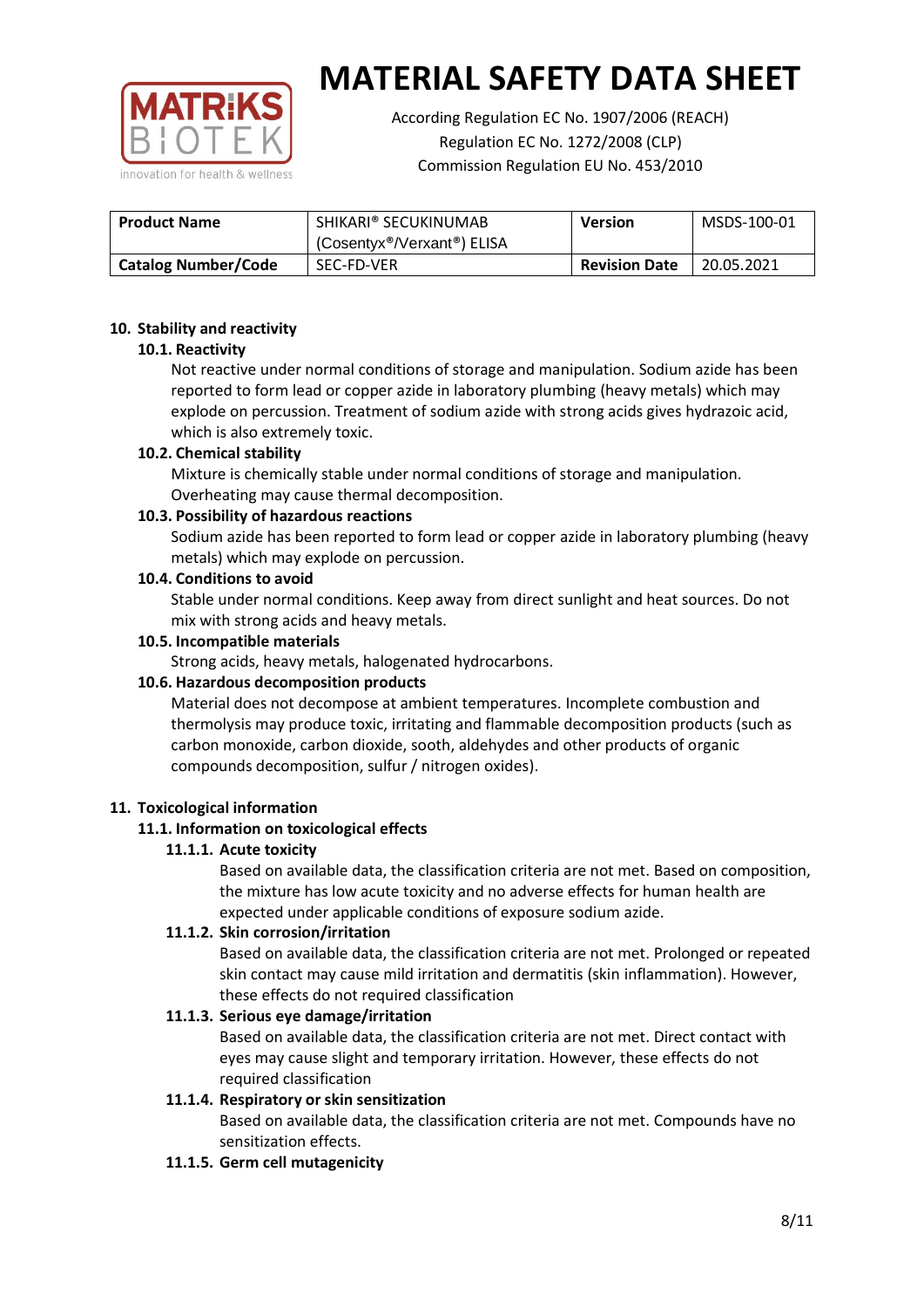

According Regulation EC No. 1907/2006 (REACH) Regulation EC No. 1272/2008 (CLP) Commission Regulation EU No. 453/2010

| <b>Product Name</b>        | SHIKARI® SECUKINUMAB                                 | <b>Version</b>       | MSDS-100-01 |
|----------------------------|------------------------------------------------------|----------------------|-------------|
|                            | (Cosentyx <sup>®</sup> /Verxant <sup>®</sup> ) ELISA |                      |             |
| <b>Catalog Number/Code</b> | SEC-FD-VER                                           | <b>Revision Date</b> | 20.05.2021  |

Based on available data, the classification criteria are not met. Compounds have no potential for mutagenic activity.

## **11.1.6. Carcinogenicity**

Based on available data, the classification criteria are not met. Compounds have no potential for carcinogenic activity.

## **11.1.7. Reproductive toxicity**

Based on available data, the classification criteria are not met. Compounds have no potential for reproductive toxicity.

## **11.1.8. STOT-single exposure**

Based on available data, the classification criteria are not met

### **11.1.9. STOT-repeated exposure**

Based on available data, the classification criteria are not met.

### **11.1.10. Aspiration hazard**

Based on available data, the classification criteria are not met.

### **12. Ecological information**

#### **12.1. Toxicity**

No data available.

- **12.2. Persistence and degradability** No data available.
- **12.3. Bio accumulative potential** No data available.

**12.4. Mobility in soil**

No data available.

## **12.5. Results of PBT and vPvB assessment**

The substances in the mixture do not meet the PBT/vPvB criteria according to REACH, annex XIII (content <0,1% w/w); the substances in the mixture are not included in the Candidate List of SVHC.

#### **12.6. Other adverse effects** No data available.

## **13. Disposal considerations**

## **13.1. Waste treatment methods**

Product: Waste should be disposed of in accordance with federal, state and local environmental control regulations. Must not be composed together with household garbage.

Uncleaned packaging: Waste should be disposed of in accordance with federal, state and local environmental control regulations. Must not be composed together with household garbage.

General notes: Water hazard class 1 (German Regulation) (Self-assessment): Slightly hazardous for water. Do not allow undiluted product or large quantities of it to reach ground water, water course or sewage system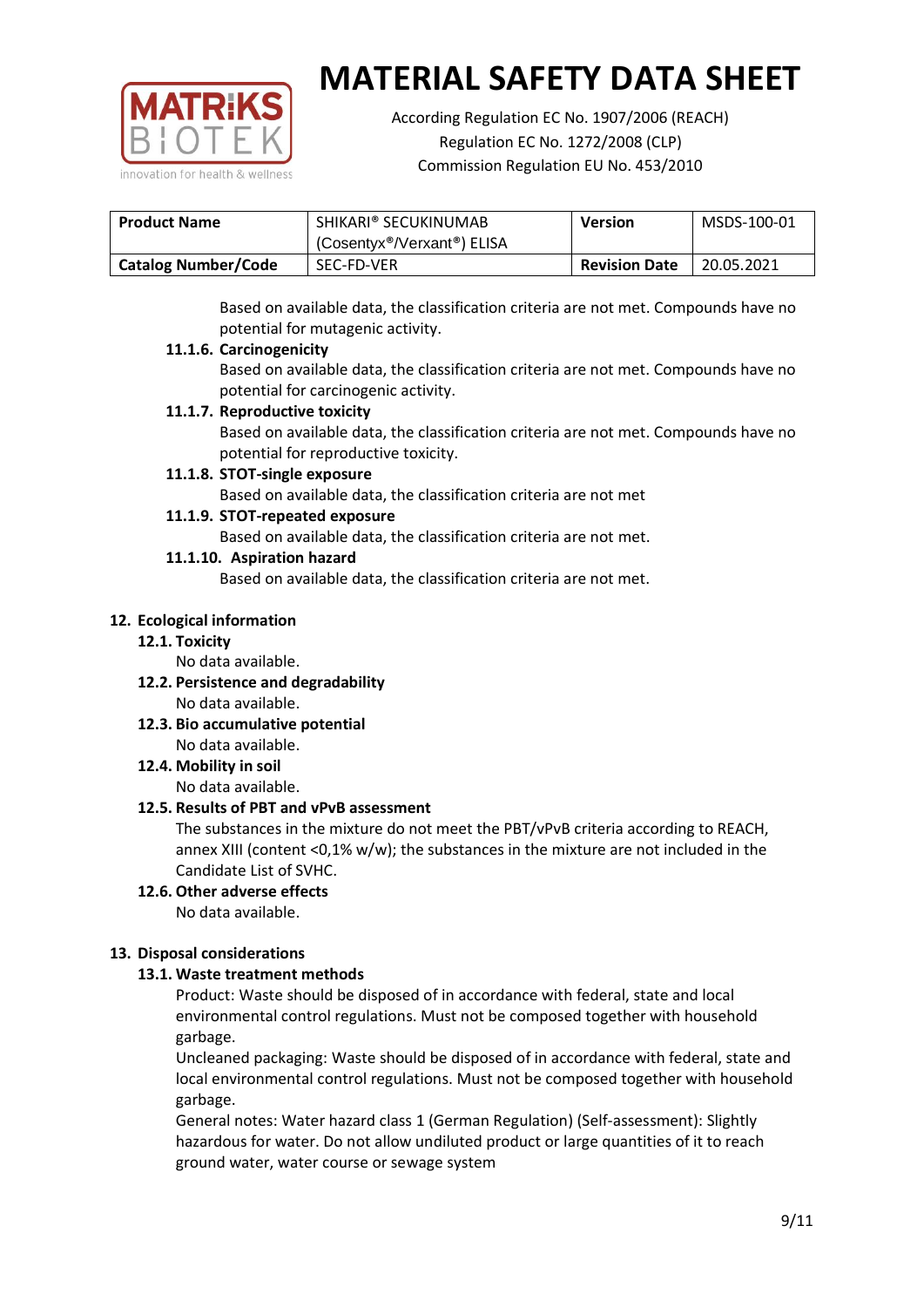

According Regulation EC No. 1907/2006 (REACH) Regulation EC No. 1272/2008 (CLP) Commission Regulation EU No. 453/2010

| <b>Product Name</b>        | SHIKARI® SECUKINUMAB<br>(Cosentyx <sup>®</sup> /Verxant <sup>®</sup> ) ELISA | <b>Version</b> | MSDS-100-01 |
|----------------------------|------------------------------------------------------------------------------|----------------|-------------|
| <b>Catalog Number/Code</b> | SEC-FD-VER<br><b>Revision Date</b>                                           |                | 20.05.2021  |

### **14. Transport information**

The mixture is not classified as dangerous for transport according to ADR/RID/IMDG/ICAO/IATA/ DGR

- **14.1. UN number:** None
- **14.2. Un proper shipping name:** None
- **14.3. Transport hazard class(es):** None
- **14.4. Packing group:** None
- **14.5. Environmental hazards:** None
- **14.6. Special precautions for user:** Not applicable.
- **14.7. Transport in bulk according to Annex II of MARPOL 73/78 and the IBC Code:** Not applicable.

#### **15. Regulatory information**

This Safety Data Sheet is prepared according to;

REGULATION (EC) No 1907/2006 OF THE EUROPEAN PARLIAMENT AND OF THE COUNCIL of 18 December 2006 concerning the Registration, Evaluation, Authorization and Restriction of Chemicals (REACH), establishing a European Chemicals Agency, amending Directive 1999/45/EC and repealing Council Regulation (EEC) No 793/93 and Commission Regulation (EC) No 1488/94 as well as Council Directive 76/769/EEC and Commission Directives 91/155/EEC, 93/67/EEC, 93/105/EC and 2000/21/EC

### **15.1. Safety, health and environmental regulations/legislation specific for the substance or mixture**

No data available.

#### **15.2. Chemical safety assessment**

No data available.

#### **16. Other information**

## **16.1. "H code" and "R Phrases" used in this document**

| H301 | Toxic if swallowed |
|------|--------------------|
|      |                    |

- H311 Toxic in contact with skin
- H314 Causes severe skin burns and eye damage
- H315 Causes skin irritation
- H317 May cause an allergic skin reaction
- H319 Cause serious eye irritation
- H331 Toxic if inhaled
- H335 May cause respiratory irritation
- H400 Very toxic to aquatic life